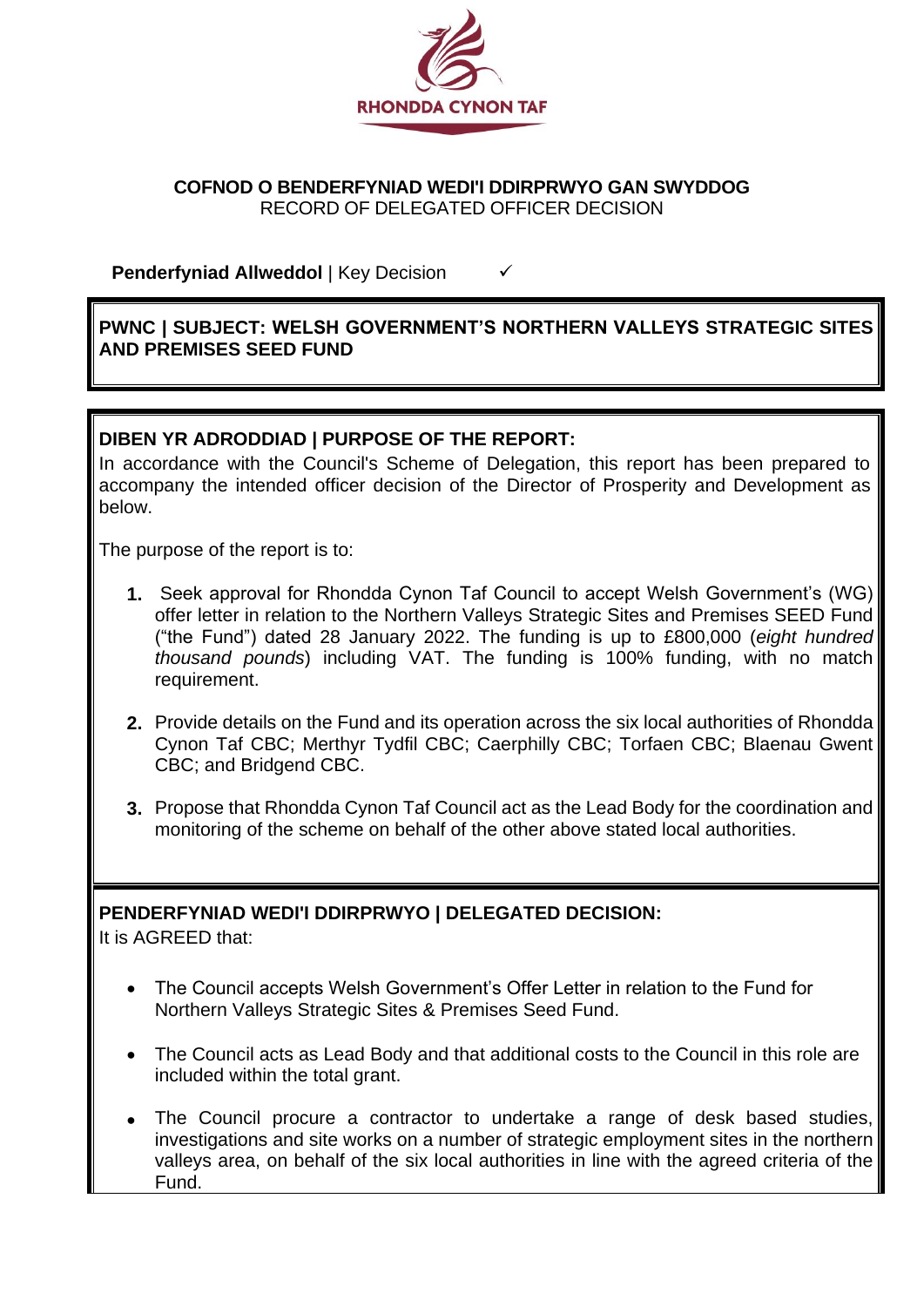|                                | Simon Gale           | 9 <sup>th</sup> February 2022 |
|--------------------------------|----------------------|-------------------------------|
| Llofnod y Prif Swyddog         | Enw (priflythrennau) | <b>Dyddiad</b>                |
| <b>Chief Officer Signature</b> | Name (Print Name)    | Date                          |

**Mae'r penderfyniad yn cael ei wneud yn unol ag Adran 15 o Ddeddf Llywodraeth Leol 2000 (Swyddogaethau'r Corff Gweithredol) ac yn y cylch gorchwyl sy wedi'i nodi yn Adran 5 o Ran 3 o Gyfansoddiad y Cyngor.**

The decision is taken in accordance with Section 15 of the Local Government Act, 2000 (Executive Functions) and in the terms set out in Section 5 of Part 3 of the Council's Constitution.

| YMGYNGHORI   CONSULTATION                                                      |                       |  |
|--------------------------------------------------------------------------------|-----------------------|--|
|                                                                                |                       |  |
|                                                                                | 09.02.2022            |  |
| LLOFNOD YR AELOD YMGYNGHOROL O'R CABINET<br>CONSULTEE CABINET MEMBER SIGNATURE | <b>DYDDIAD   DATE</b> |  |
| <b>LLOFNOD SWYDDOG YMGYNGHOROL</b><br><b>CONSULTEE OFFICER SIGNATURE</b>       | <b>DYDDIAD   DATE</b> |  |
|                                                                                |                       |  |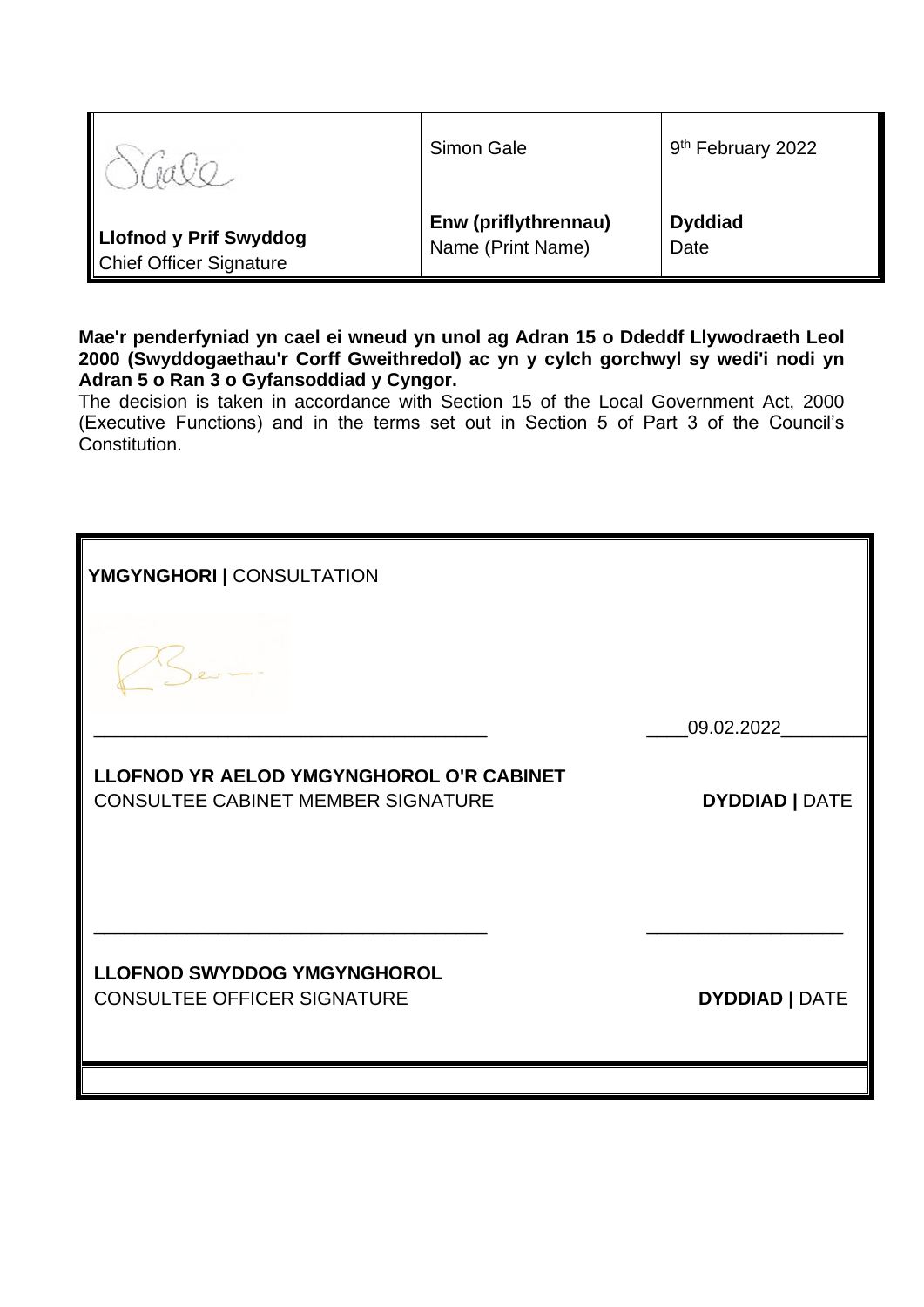# **RHEOLAU'R WEITHDREFN GALW-I-MEWN |** CALL IN PROCEDURE RULES.

# **A YW'R PENDERFYNIAD YN UN BRYS A HEB FOD YN DESTUN PROSES GALW-I-MEWN GAN Y PWYLLGOR TROSOLWG A CHRAFFU?:**

IS THE DECISION DEEMED URGENT AND NOT SUBJECT TO CALL-IN BY THE OVERVIEW AND SCRUTINY COMMITTEE:

# **NAC YDY | NO** ☑

**Rheswm dros fod yn fater brys | Reason for Urgency:** 

*Os yw'n cael ei ystyried yn fater brys* **- llofnod y Llywydd, y Dirprwy Lywydd neu Bennaeth y Gwasanaeth Cyflogedig yn cadarnhau cytundeb fod y penderfyniad arfaethedig yn rhesymol yn yr holl amgylchiadau iddo gael ei drin fel mater brys, yn unol â rheol gweithdrefn trosolwg a chraffu 17.2:**

*If deemed urgent* - signature of Presiding Member or Deputy Presiding Member or Head of Paid Service confirming agreement that the proposed decision is reasonable in all the circumstances for it being treated as a matter of urgency, in accordance with the overview and scrutiny procedure rule 17.2:

> *........................................... ............................. (Llywydd |Presiding Member) (Dyddiad | Date)*

**DS - Os yw hwn yn benderfyniad sy'n cael ei ail-ystyried yna does dim modd galw'r penderfyniad i mewn a bydd y penderfyniad yn dod i rym o'r dyddiad mae'r penderfyniad wedi'i lofnodi.**

NB - If this is a reconsidered decision then the decision Cannot be Called In and the decision will take effect from the date the decision is signed.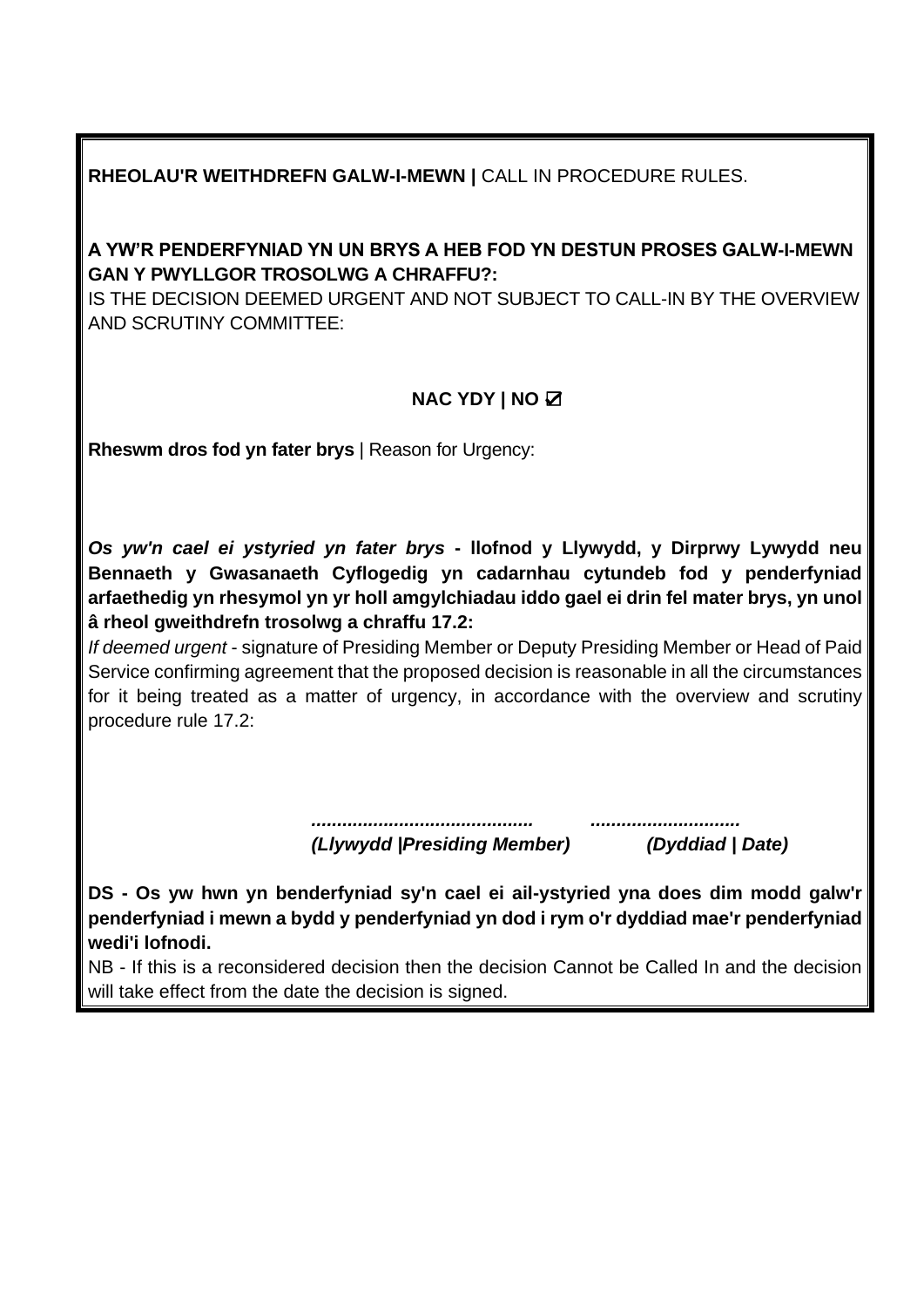# **AT DDEFNYDD Y SWYDDFA YN UNIG** | FOR OFFICE USE ONLY

# **DYDDIADAU CYHOEDDI A GWEITHREDU |** PUBLICATION & IMPLEMENTATION DATES

**CYHOEDDI |** PUBLICATION

**Cyhoeddi ar Wefan y Cyngor |** Publication on the Councils Website:- \_\_10.02.2022\_\_\_\_

## **DYDDIAD |** DATE

**GWEITHREDU'R PENDERFYNIAD |** IMPLEMENTATION OF THE DECISION

**Nodwch: Fydd y penderfyniad hwn ddim yn dod i rym nac yn cael ei weithredu'n llawn nes cyn pen 3 diwrnod gwaith ar ôl ei gyhoeddi. Nod hyn yw ei alluogi i gael ei "Alw i Mewn" yn unol â Rheol 17.1, Rheolau Gweithdrefn Trosolwg a Chraffu.**

**Note:** This decision will not come into force and may not be implemented until the expiry of 3 clear working days after its publication to enable it to be the subject to the Call-In Procedure in Rule 17.1 of the Overview and Scrutiny Procedure Rules.

**Yn amodol ar y drefn "Galw i Mewn", caiff y penderfyniad ei roi ar waith ar /** Subject to Call In the implementation date will be

> **\_\_\_16.02.2022\_\_\_\_\_\_\_ DYDDIAD / DATE**

**WEDI'I GYMERADWYO I'W GYHOEDDI:** ✓ **| APPROVED FOR PUBLICATION :**✓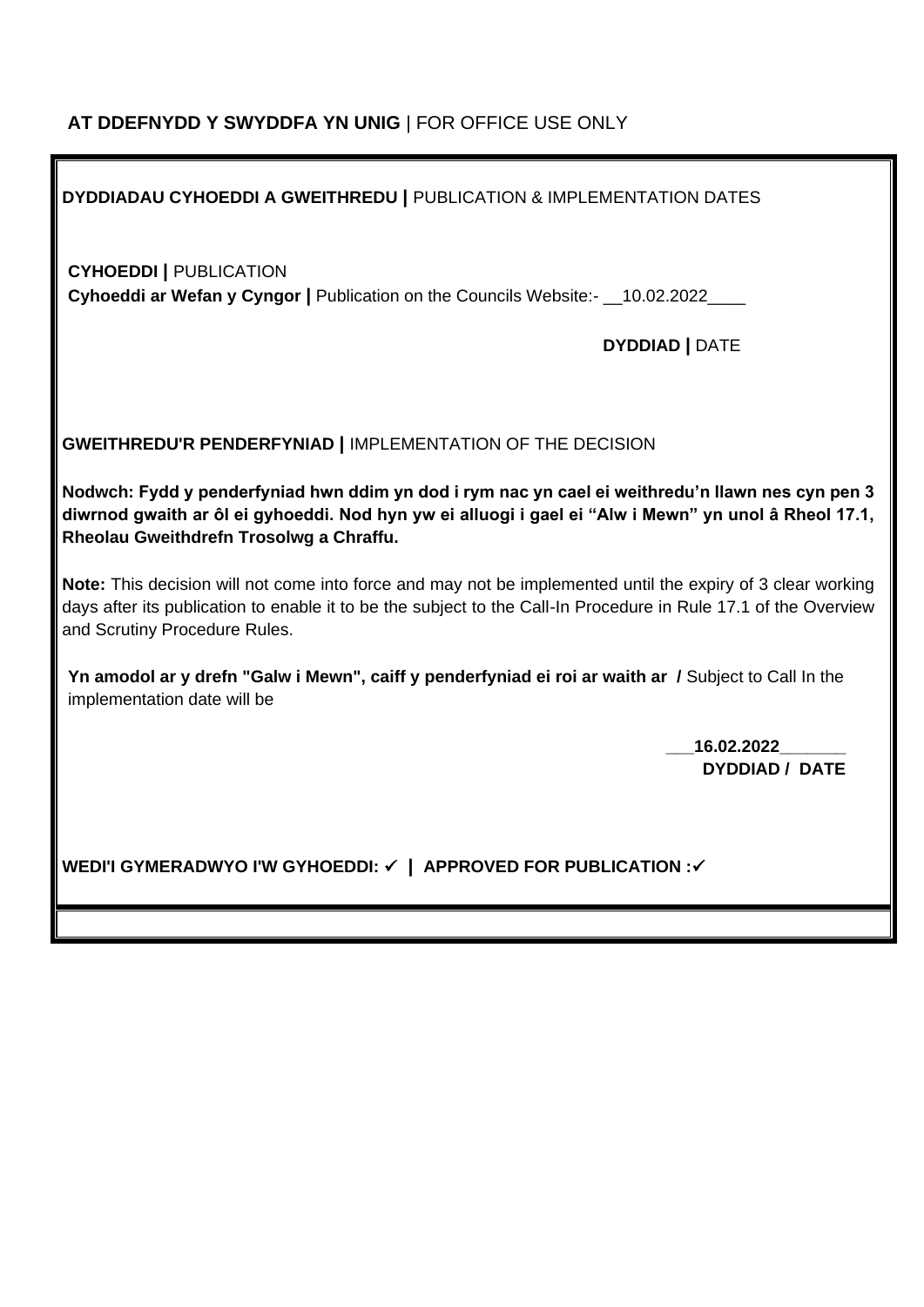**Rhagor o wybodaeth** | Further Information:

| Cyfadran   Directorate:                        | <b>Prosperity and Development</b>      |
|------------------------------------------------|----------------------------------------|
| Enw'r Person Cyswllt  <br><b>Contact Name:</b> | Simon Gale                             |
| Swydd   Designation:                           | Director of Prosperity and Development |
| Rhif Ffôn  <br>Telephone Number:               | 01443 281114                           |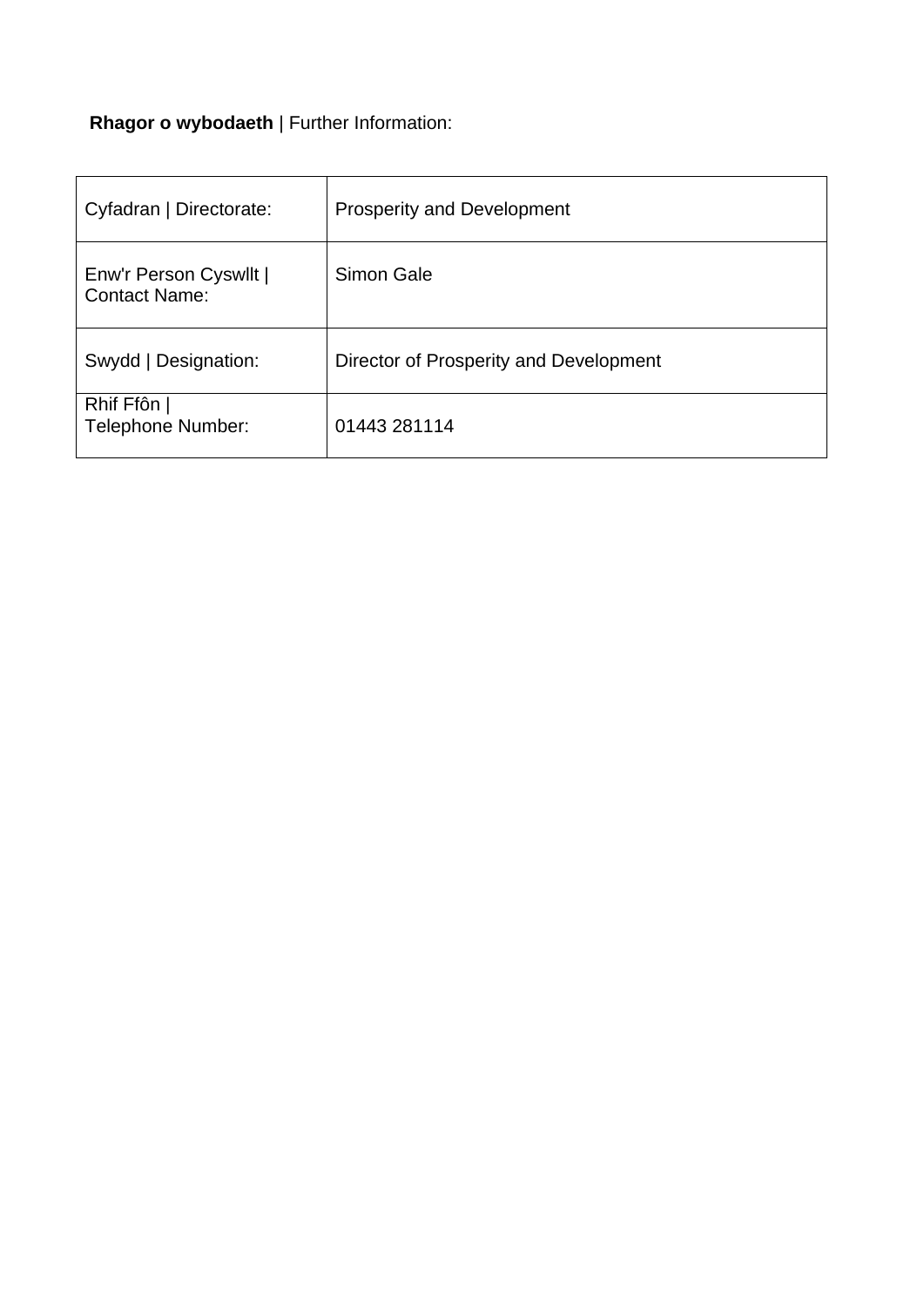### **RHONDDA CYNON TAF COUNTY BOROUGH COUNCIL**

#### **KEY DELEGATED DECISION**

## **A REPORT TO ACCOMPANY A DECISION OF THE DIRECTOR OF PROSPERITY AND DEVELOPMENT**

#### **JANUARY 2022**

#### **WELSH GOVERNMENT'S NORTHERN VALLEYS STRATEGIC SITES AND PREMISES SEED FUND**

#### **AUTHOR: Derek James - Service Director for Prosperity and Development**

#### **1. PURPOSE OF THE REPORT**

- 1.1 To seek approval for Rhondda Cynon Taf Council to accept Welsh Government's (WG) offer letter in relation to the Northern Valleys Strategic Sites and Premises SEED Fund ("the Fund") dated 28 January 2022. The funding is up to £800,000 (*eight hundred thousand pounds*) including VAT. The funding is 100% funding, with no match requirement.
- 1.2 Provide details on the Fund and its operation across the six local authorities of Rhondda Cynon Taf CBC; Merthyr Tydfil CBC; Caerphilly CBC; Torfaen CBC; Blaenau Gwent CBC; and Bridgend CBC.
- 1.3 To propose that Rhondda Cynon Taf Council act as the Lead Body for the coordination and monitoring of the scheme on behalf of the other above stated local authorities.

## **2. RECOMMENDATIONS**

It is recommended that:

- 2.1 The Council accepts Welsh Government's Offer Letter in relation to the Fund.
- 2.2 The Council acts as Lead Body and that additional costs to the Council in this role are included within the total grant.
- 2.3 The Council procure a contractor to undertake a range of desk based studies, investigations and site works on a number of strategic employment sites in the northern valleys area, on behalf of the six local authorities in line with the agreed criteria of the Fund.

# **3. REASON FOR RECOMMENDATION**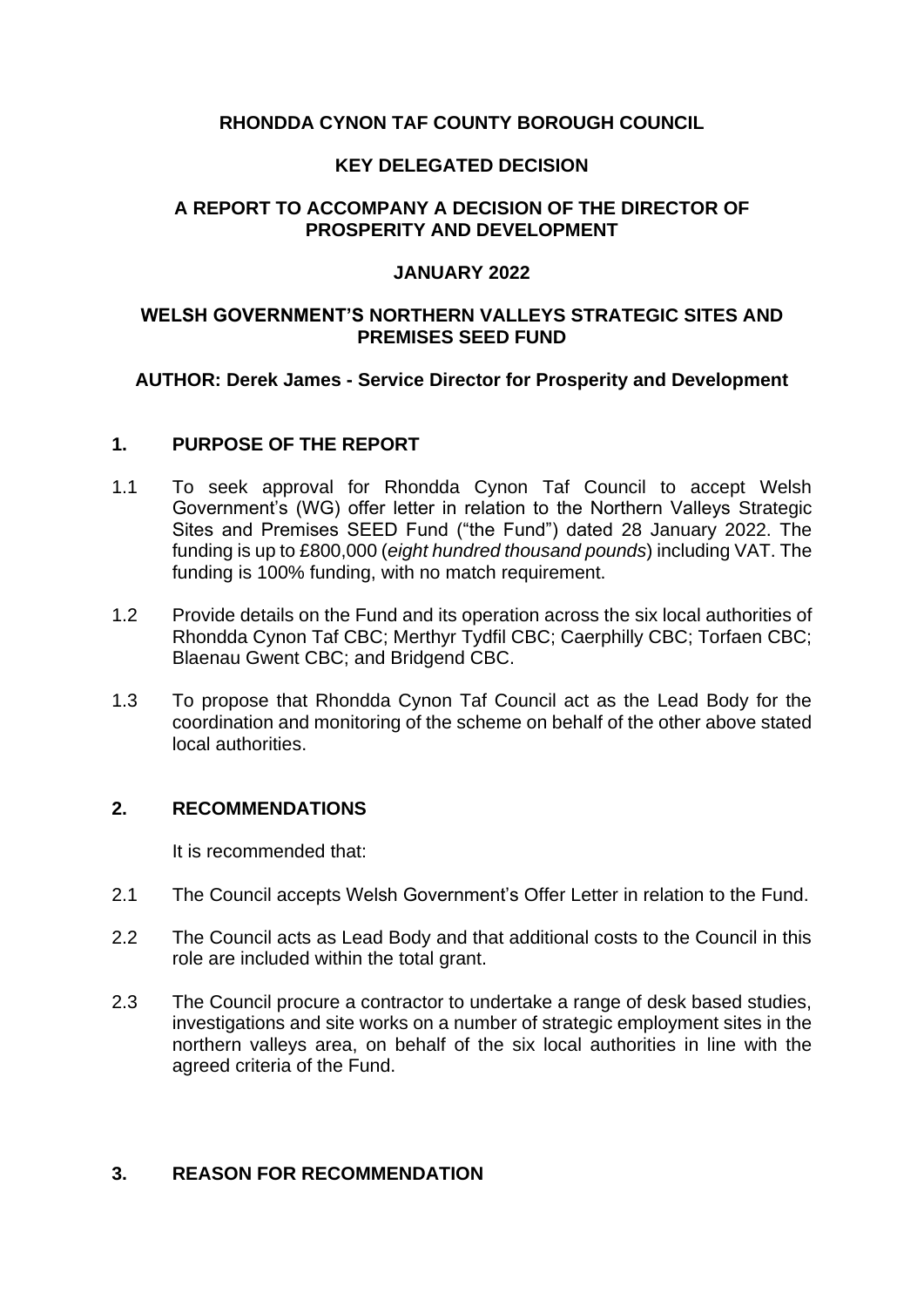- 3.1 Welsh Government with the agreement of the other participating local authorities has invited the Council to act as Lead Body for this offer. The funding is up to £800,000 (*eight hundred thousand pounds*) including VAT. The funding is 100% funding, with no match requirement.
- 3.2 To enable Rhondda Cynon Taff County Borough Council, acting on behalf of the six local authorities of Rhondda Cynon Taff CBC; Merthyr Tydfil CBC; Caerphilly CBC; Torfaen CBC; Blaenau Gwent CBC; and Bridgend CBC, to project manage and procure a contractor to undertake a range of desk based studies, investigations and site works on a number of strategic employment sites in the northern valleys area.
- 3.3 The project will complement the regional approach to regeneration, business support and investment in South East Wales and will operate within the framework of existing regional structures including those established by the CCR through collaborative working arrangements between local authorities.

## **4. BACKGROUND**

#### **DETAILS OF THE SEED FUND**

- 4.1 The Northern Valleys / Heads of the Valleys have been the focus of numerous economic development and regeneration plans over recent decades, and most recently the dualling of the A465, Tech Valleys programme, and the Valleys Task Force. It has also been a significant beneficiary of EU funds over the passed two decades.
- 4.2 With the Valleys Taskforce ending, there is a real need to assemble key partners to ensure the focus is maintained on this part of the region for the development of appropriate business sites and premises. Effective collaborative working between each of the overlapping delivery programmes presents the opportunity to address the common socio-economic challenges faced by these communities, resulting in a sustained impact being felt more widely and equally across the northern valleys area.
- 4.3 The offer letter outlines five priority areas for the Fund, which are listed below:
	- 1. Confirmation of final list of priority sites *in the northern valleys area, previously defined and agreed by the Northern Valleys Sites & Premises Working Group,* for each Local Authority.
	- 2. The commission of a suitable contractor to undertake an initial sift of priority sites, categorising each one as red, amber and green and a next phase recommendation for each priority site.
	- 3. The commission of a suitable contractor to deliver the recommendations of phase 2 above, delivering the appropriate desk based studies,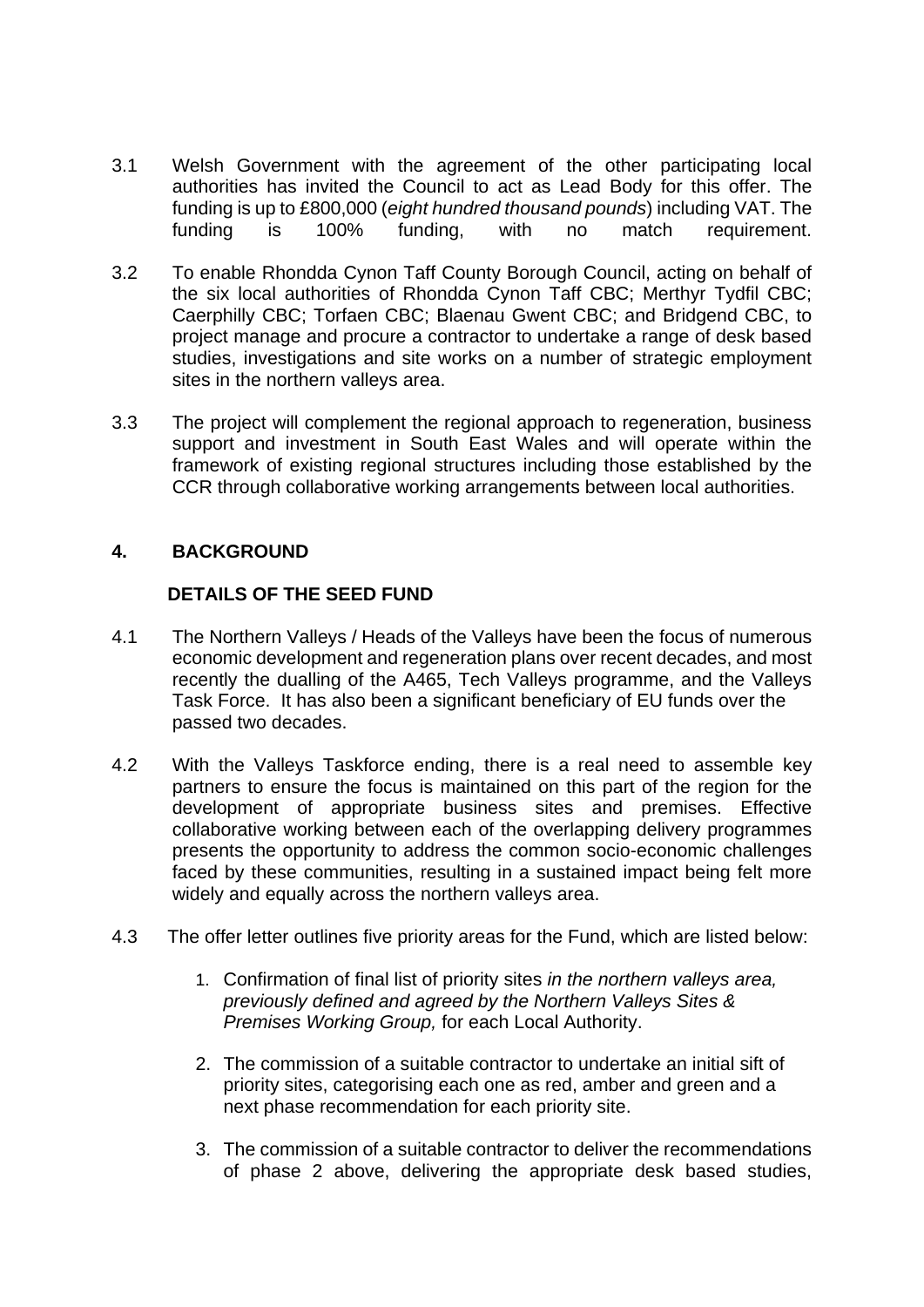investigations, site works and any other work deemed appropriate.

- 4. Production of a deliverability report for each of the priority sites, clearly stating the next stages required to bring to full planning permission to include *estimated timescales and cost plan*s. Where a site is not deemed deliverable, a full justification must be provided.
- 5. The commission of a suitable contractor to advise of the market demand for units on the above sites and provide a high level indicative layout plan for each of the preferred sites i.e. the size of plots, type of units and the best road / infrastructure layout.

The funding is up to £800,000 (*eight hundred thousand pounds*) including VAT. The funding is 100% funding, with no match requirement.

- 4.4 The other local authorities and Welsh Government have requested that Rhondda Cynon Taf act as Lead Body to manage and coordinate the Fund. This is because of the knowledge and experience the Council has of managing similar projects and programmes. The Council will monitor delivery across the six local authorities to ensure it is delivering to targets and provide reports and financial claims to Welsh Government.
- 4.5 The Lead body role will be led by the Regeneration Service supported by colleagues in Strategic Projects, Finance, Legal and Procurement. A management fee of up to 5% is available from the overall fund to cover Project Management costs borne by the Council in administering the project.

# 5 **EQUALITY AND DIVERSITY IMPLICATIONS / SOCIO-ECONOMIC DUTY**

5.1 There is no requirement for an Equality Impact Assessment or Socio-Economic Analysis for the purposes of this report but on a project basis the requirements for assessments will be met at the appropriate stages of project development.

# 6 **WELSH LANGUAGE IMPLICATIONS**

6.1 There is no requirement for a Welsh Language Impact Assessment with this report although on a project basis Welsh Language Impact Assessments will take place as part of the project development process.

# 7 **CONSULTATION**

7.1 Relevant service areas within the Council have been consulted, in particular, Procurement and Finance.

# 8 **FINANCIAL IMPLICATIONS**